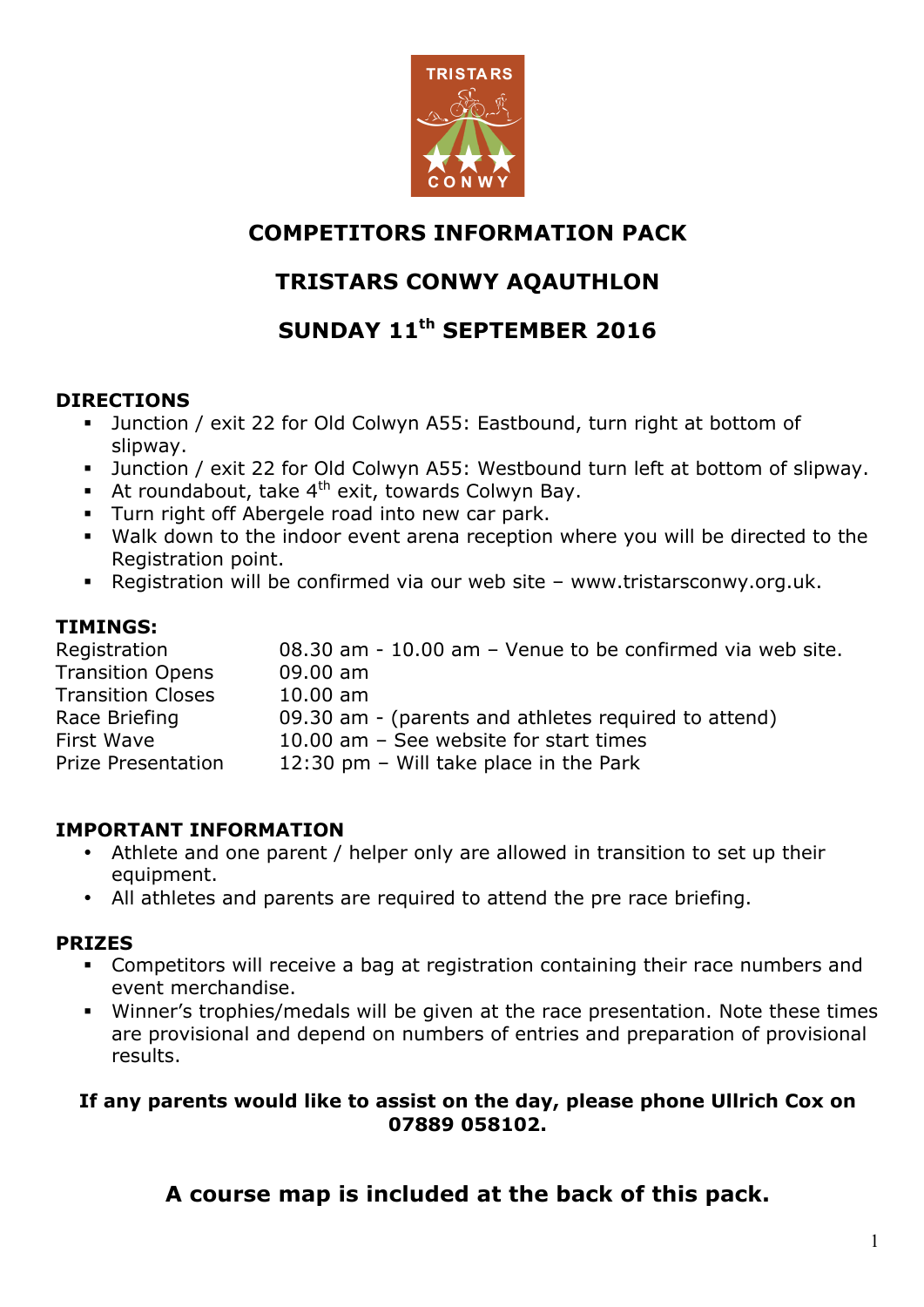# **INSTRUCTIONS**

#### **YOU WILL NEED TO BRING WITH YOU**

- § Swimwear, T-Shirt, Shorts or
- § Tri-suit
- § Trainers
- § 8 Safety pins (to pin your numbers) or a tri-belt

#### **REGISTRATION**

- § Registration will take place in a venue to be confirmed. If you do not register you will not be allowed to compete.
- **EXTER** Here you will be given your race bag containing you race number.
- § You will be marked with your race number on **both arms and both legs**.
- You will need to pin your number to the front and back of your t-shirt, or pin to your tribelt.

### **RACE BRIEFING**

- All competitors must attend the race briefing.
- Check times for your race briefing.
- § You will be told about the route out of the pool into transition and then to the run course.

#### **THE SWIM**

- § You should be at the pool 15 minutes before your start time.
- § You should be ready to go in your swimming costume or tri-suit.
- The pool will be split into 6 lanes.
- If you get into difficulty you may hold onto the wall or lane rope.
- § The swim marshals will be counting your lengths and will let you know, **by holding a float underwater as you turn**, to tell you that you have 2 lengths to go. However, it is your responsibility to count your lengths.
- § When you have completed your swim, you will climb out of the pool (without using the steps) and walk to the fire exit on poolside, and turn left, and make your way to the transition area.
- § PARENTS WILL NOT BE ALLOWED ON POOLSIDE AT ANY TIME. There is a viewing balcony and viewing zone in the centre café.
- Following your swim you must leave your equipment from your swim in transition. Parents can collect these after you have finished competing and when the marshals tell you it is clear to enter the transition area.

#### **THE RUN**

- § Follow the route towards the athletics stadium.
- § Please ensure your race number is clearly visible on your front.
- Remember that you need to run on the inside lane as you will run the correct distance.
- § There will be a marshal counting laps, try to **call out your race number** when you pass them.
- The marshal will let you know when you are on your final lap.
- At the end of your final lap, as you enter the finishing straight in front of the grandstand, marshals will direct you to move to the outside of the track (lanes 6, 7 and 8), where there will be cones marking off the finishing area, with timekeepers and recorders at the finishing line.
- § Make sure you run through the finish line and ensure that the marshals at the finish have seen your race number, and recorded your time.
- § Water will be available by the side of the track, for you during your run, and when you finish.
- § Parents and coaches are not allowed on the inside of the track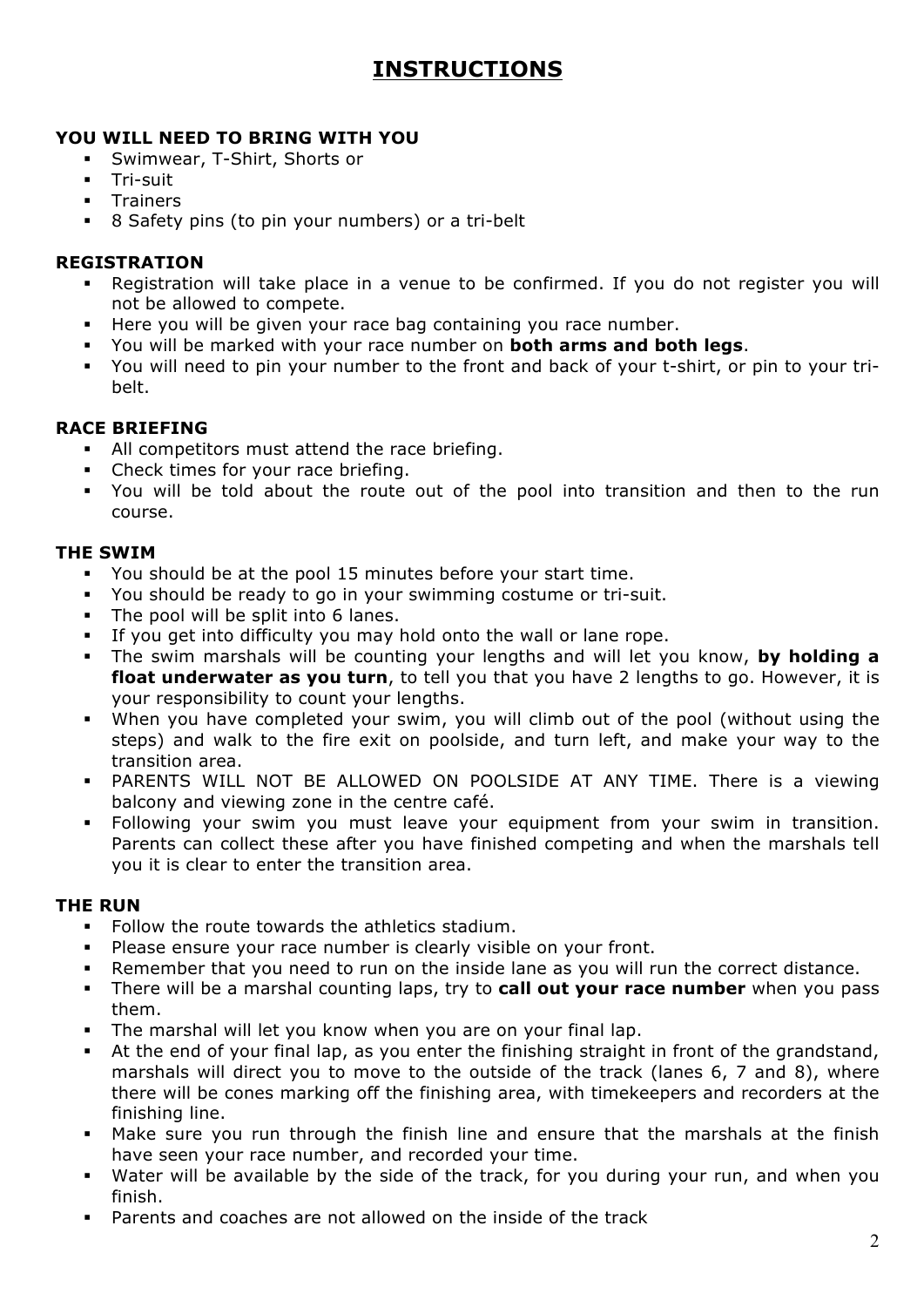### **LENGTHS/DISTANCES**

Age group is based on the age at  $31<sup>st</sup>$  December 2016.

| <b>CATEGORY</b>  | <b>SWIM Lengths</b> | <b>RUN Laps</b> |
|------------------|---------------------|-----------------|
| <b>UNDER 8'S</b> |                     |                 |
| 8 YEARS          |                     |                 |
| 9 AND 10 YEARS   | b                   |                 |
| 11 AND 12 YEARS  | 10                  | 4               |
| 13 AND 14 YEARS  | 16                  |                 |
| 15 AND 16 YEARS  | 16                  |                 |

#### **GOODY BAGS**

§ These will be handed out at registration and will contain race numbers and event merchandise.

**\*\*\*\*\*\*\*\*\*\*\*\*\*\*\*\*\*\*\*\*\*\*\*\*\*\*\*\*\*\*\*\*\*\*\*\*\*\*\*\*\*\*\*\*\*\*\***

#### **RULES**

#### **GENERAL**

- Listen to the race officials and always do as they tell you.
- § Triathlon is an individual event, any teamwork which provides an advantage over other competitors is forbidden. Only race officials are allowed to help you during the race.
- § You must be wearing a minimum of a swimsuit, T-shirt/vest or tri-suit and trainers during the cycle and run sections.
- § Make sure that your race number has been pinned to your top at all four corners and can be clearly seen on your front or you may wear your number on a tri belt if you wish.
- Race number must be written on both arms and legs.
- If there is anything you don't understand then please ASK.
- Medical personnel have absolute authority to remove a competitor who in their opinion is physically incapable of continuing without sustaining physical harm, in the short term or long term, or loss of life.

#### **SWIMMING**

- § Swim in the direction you are told and try not to get in anyone else's way.
- § If you need to stop, you may do so by holding onto the wall or the lane rope, but the clock will continue.
- You are not allowed to walk.
- No diving is allowed.

#### **RUNNING**

- Make sure your race number is clearly visible to all race officials.
- Suitable footwear must be worn NO BARE FEET PERMITTED.
- § Please make sure that laces are securely fastened. If a marshal sees that your laces are open they may ask you to stop and tie them.
- No individual support or pacing by vehicle, bicycle or on foot alongside the runner is permitted, except where provided by the organiser.
- § Parents and coaches are not allowed on the inside of the track coaching their children.
- § All competitors must wear a t-shirt, vest or tri-suit. Shorts or swimming suit and footwear, and have race numbers visible.
- § Competitors must follow the directions and instructions of race officials.

#### **TRANSITION AREA**

§ In order to avoid accidents, safeguard equipment and protect competitor's personal possessions, athletes must not bring helpers, friends or family members into any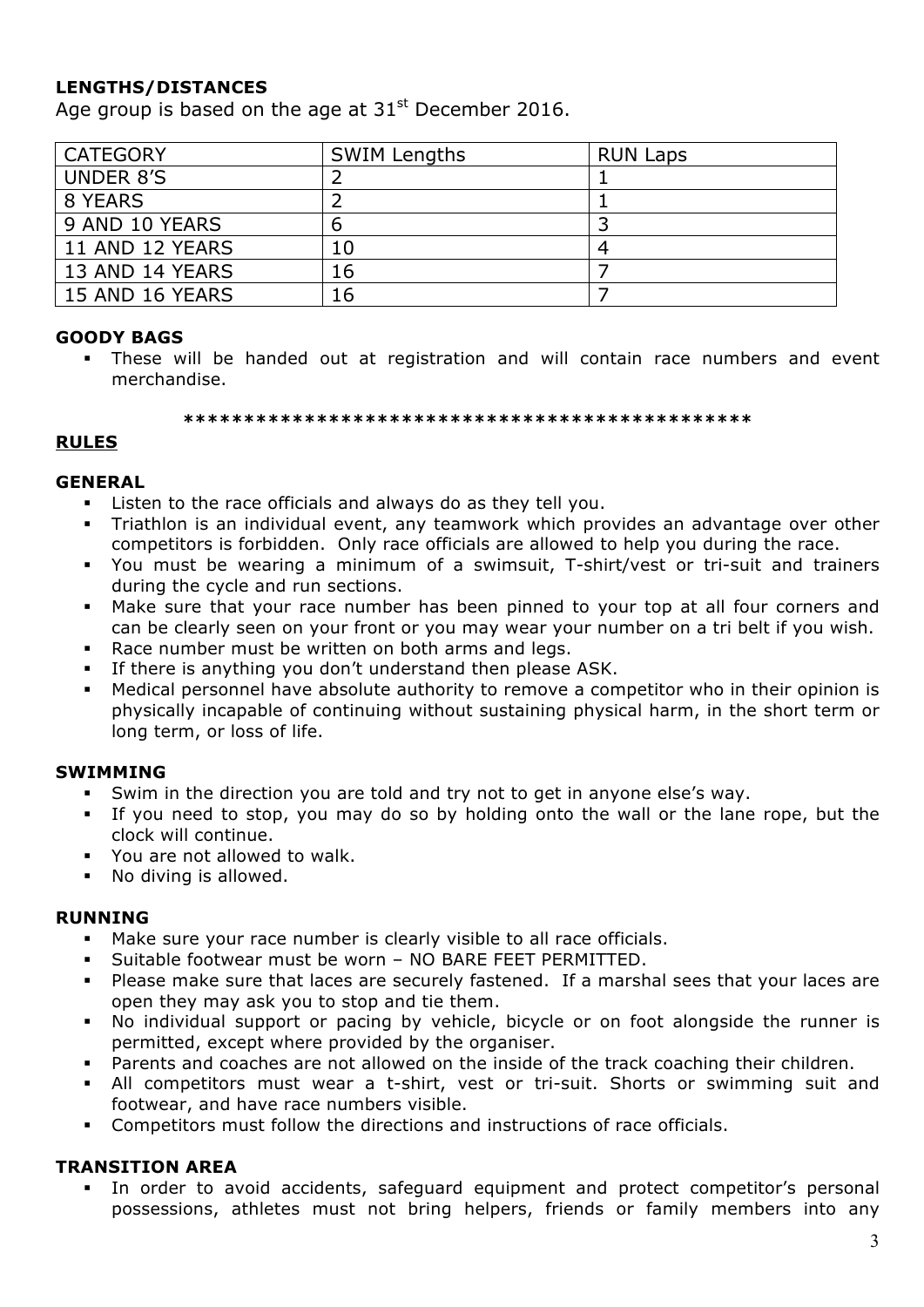transition area when the race is in progress. Assistance can only be provided by the organisers.

• Competitors must not interfere with another competitor's equipment in the transition areas.

#### **NOTE TO PARENTS/GUARDIANS/ACCOMPANYING ADULTS**

- Once all swimmers in your child's age group have completed their swim, we ask that you collect your child's belongings from the transition area to allow clear access for subsequent groups.
- Parents are not allowed to help their children at any time.
- § Parents/guardians/accompanying adults cannot go on poolside.
- § Parents/guardians/accompanying adults must carry out instructions from officials.
- § It is parents/guardians/accompanying adult's responsibility to ensure that the competitor's equipment is suitable and fit for its intended purpose.
- Parents/guardians/ accompanying adults must conduct themselves in a proper manner and not bring the sport in to disrepute.
- Infringement of the following will result in disqualification of the competitor
	- o Foul or abusive language
	- o Failing to treat officials with respect
	- o Failing to obey marshals
	- o Outside assistance
	- o Tampering with the equipment of others
	- o Unsporting impedance

#### **PENALTIES**

- § Competitors may only be penalised by the race referee. This can be based on advice from race officials.
- Solleh Penalties may be issued or disqualifications given at any time up to the announcement of the final results.
- The following penalties will be imposed for infringements
	- o Abusive language
	- o Failing to obey marshals
	- o Nudity
	- o Outside assistance (other than that given by the organisers)
	- o Tampering with the equipment of others
	- o Unsporting impedance
- If a fault is not rectified after a warning the ultimate sanction is disqualification
	- o Illegal equipment (swim, run)
	- o Illegal progress (swim, run)
	- o Topless
- Time penalties, the time penalties for each age group are as follows
	- o Under 8's, 8 years 15s
	- $\circ$  9/10 years 30s
	- $\circ$  11/12 years 40s
	- $\circ$  13/14 years 50s
	- $\circ$  15/16 years 60s
- § These penalties will be imposed for
	- o Number violations (not able to be altered after a warning)
- § Going off course can result in disqualification unless the competitor returns to the point at which they left the course, or a point on the course prior to it, and then completes the course.

#### **APPEALS**

- § Appeals can be made against fellow competitors, other parties involved in the race organisation.
- An appeal is a request for a review of a decision made by a referee.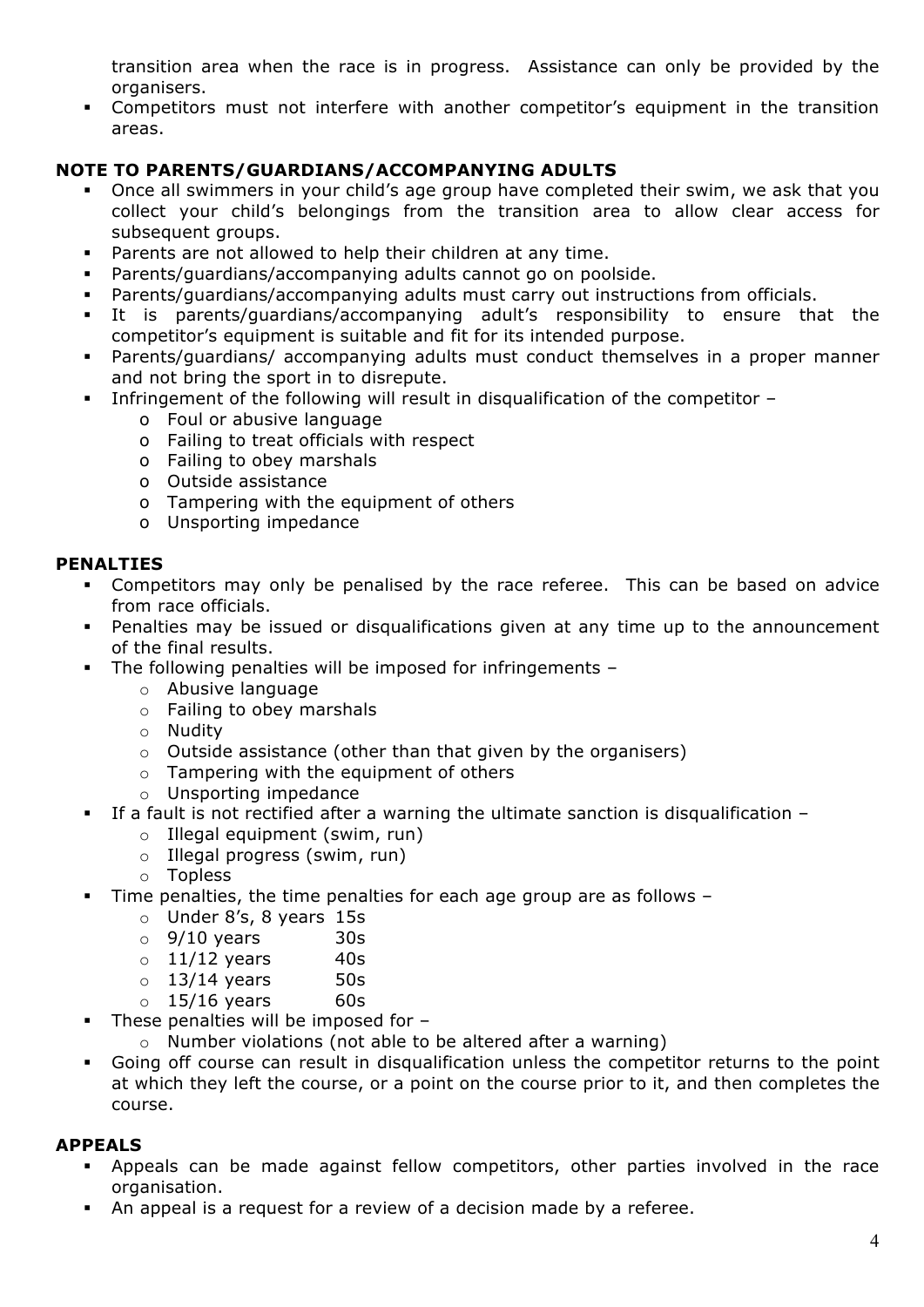- § Appeals cannot be made against judgement calls by officials. Judgement calls include, but are not limited to dangerous riding and unsporting conduct.
- § Appeals must be made in writing within one hour of a penalty being notified.
- The race jury shall consist of the race referee, race organiser and one other responsible member of the association.

#### **SPECTATORS**

- Swim Section spectators can view the swim from the balcony or the cafe area
- Run Section spectators must go through the leisure centre to gain access to the grandstand for the run section. No spectators will be allowed on the transition route from the bike to the run section.

**Please ensure that both yourself and any adult accompanying you have read and are aware of the rules as set out above.**